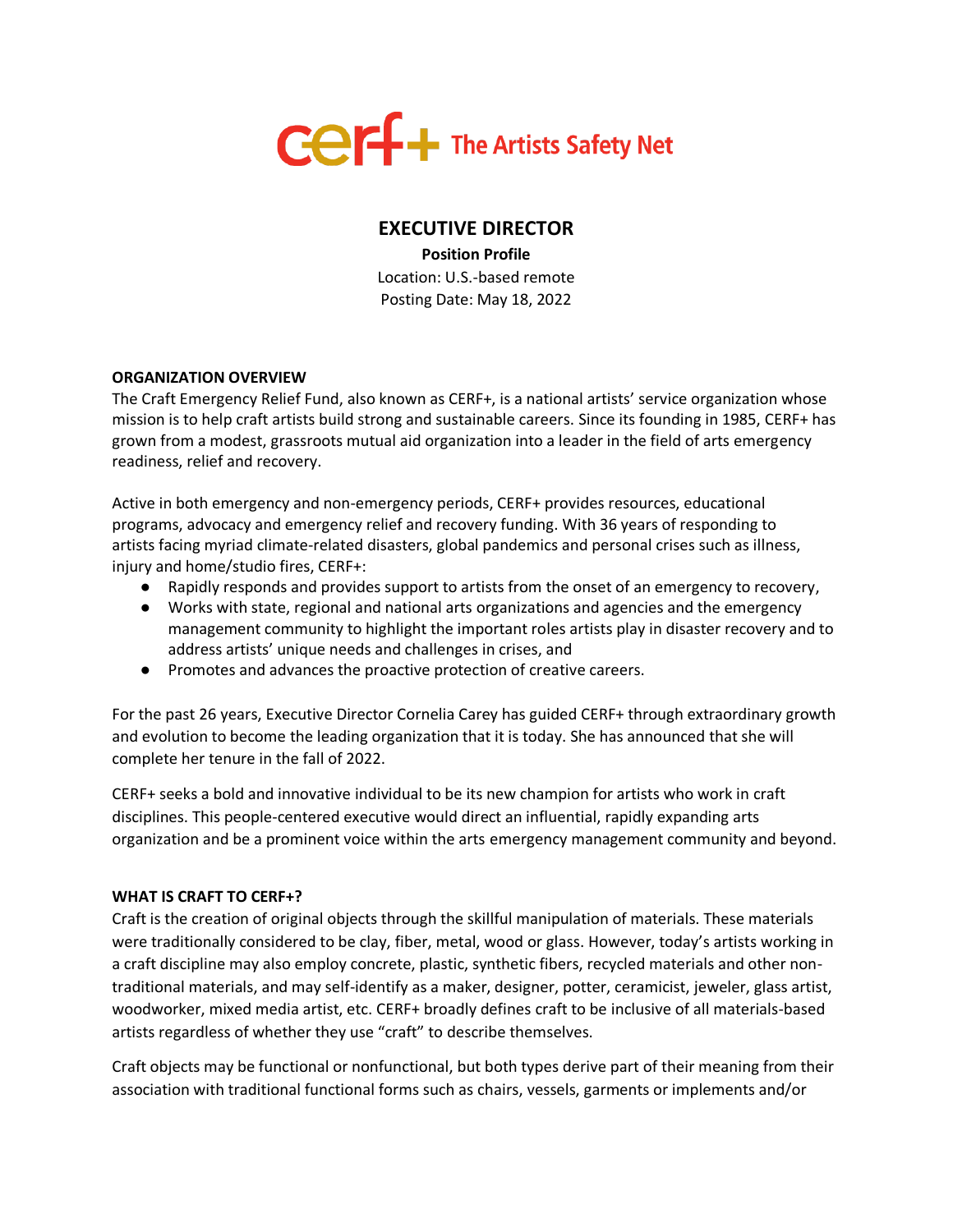their association with cultural traditions. Qualities that contribute to the success of a craft object include the skill of the maker, the use of the material, the refinement of the design, the originality of expression, its cultural significance – or all of these.

## **THE OPPORTUNITY**

CERF+ envisions a world where craft and studio artists are resilient in the face of disaster. It takes an integrated approach to explore and address root causes and barriers to that resilience. Its work straddles three mission categories: disaster preparedness **education**, **advocacy** and emergency relief **funding**.

This remote position is an incredible opportunity for a seasoned, energetic leader who has an affinity for craft and the role it plays in civil society. This affinity is tangential to an ability to promote and further the protection of craft arts careers through preparedness and response education, advocacy and funding. The Executive Director will lean into CERF+'s mutual aid society roots to engage the craft community, build relationships and boldly represent the emergency relief interests of the craft community. Applicants from within and outside of the craft field are welcomed and encouraged.

The Executive Director will be charged with and empowered to:

- Partner with the 18-member Board and 7-member staff to formalize a multi-year strategic plan to define the work, structure, activities, priorities and approach CERF+ will take in its leadership of a national, widely diverse constituency.
- Ensure that diversity, equity and inclusion are woven into the values, outreach, programming and design of CERF+ initiatives.
- Engage artists to leverage their local wisdom and industry influence to identify preparedness and disaster needs within the craft and studio arts community. Refine, scale and grow the organization to align with those evolving needs.
- Work across and within the emergency response community to advance thought leadership and elevate the needs and interests of craft artists.
- Advocate for public policies that bolster artists and the sustainability of their creative pursuits and cultural contributions.
- Expand and diversify the CERF+ funding base through partnerships, additional revenue streams and strong, trusting relationships with donors, foundations, corporations and the government. Steward and manage resources in a fiscally sound manner.
- Utilize a people-centered approach to develop and lead a professional team in a work environment that reflects the values of the organization, inspires high performance and a connection to the mission.

#### **THE IDEAL CANDIDATE**

As an organization, CERF+ is at a transformational moment in its history. The confluence of a global pandemic, America's racial reckoning in the wake of the murder of George Floyd and an onslaught of devastating climate-induced disasters in North America prompted CERF+ to pause, look inward and assess its trajectory. It also invited supporters and stakeholders to provide their insights. Through the lenses of climate change, emergent craft disciplines, the demographics of craft artists and artisans and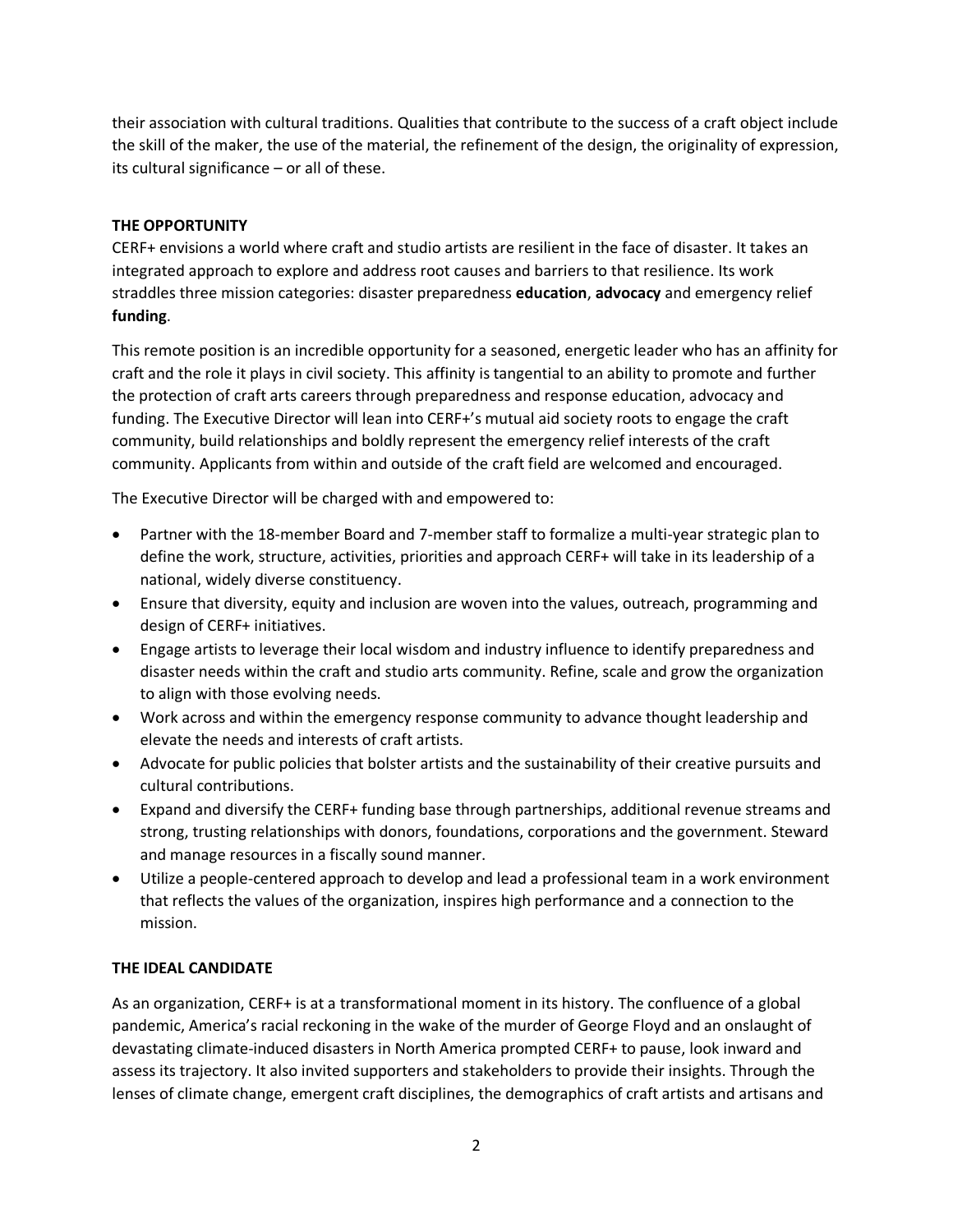public policy, CERF+ reviewed its engagement of the artist community, its diversity, equity and inclusion practices and how it was living its values. These reflective findings have informed its strategic vision for the future, including the desired qualities and talents of its next Executive Director.

Equipped with a report and analysis that features constituent and introspective revelations, the next Executive Director will be poised to shepherd the organization into a new era while honoring its history and mission fundamentals. The ideal candidate will embody the values of CERF+ and bring a thoughtful, innovative and strategic approach to the work through the following skills and characteristics:

- **Artist-centric**—must recognize that craft artists are at the core of the organization's purpose and will keep pulse on the evolving needs and trends of that community. CERF+ was created for and by artists. Since 1985, it has provided a place for artists and their allies to contribute and demonstrate solidarity, particularly in times of crisis.
- **Culturally Responsive**—socially aware, able to honor and make space for the rich and varied ethnicities, generations, backgrounds and artistic provenance represented in the craft community. Committed to diversity, equity and inclusion.
- **Visionary**—strategic, progressive innovator who can see the big picture, identify potential, and remain grounded in pursuit of aspirations.
- **Humanitarian—**demonstrates compassion and empathy, particularly in times of crisis.
- **Compelling Communicator**—can passionately express artist narratives and the case for CERF+ to strengthen fundraising, inspire action, promote advocacy and bring visibility to the emergency relief and preparedness needs of the craft arts community.
- **Fundraiser**—expand the fundraising infrastructure to grow the \$3 million budget and \$6 million endowment.
- **Participatory Leadership Style**—uses emotional intelligence to give voice to the artist constituency, establishes intentional relationships to build bridges among artists and peer organizations. Able to work as a convener and operative within a collective.
- **Disciplined Executive**—cultivates a partnership with the Board, ensures the financial solvency of the organization, adapts business models to changing needs and empowers the staff. 7+ years' experience in a supervisory management role.
- **Digital Proponent**—embraces active use of technology to lead a team and to augment in-person interactions that sustain and grow internal and external relationships. Integrates digital and traditional communication methods to reach a diverse constituency. *CERF+ is transitioning to a 100% remote work environment for its staff.*

#### **COMPENSATION AND BENEFITS**

CERF+ offers competitive wages and excellent benefits, including comprehensive health insurance with dental, employer HSA contributions, life insurance, a 403(b)-retirement plan and other work/life benefits. The salary for this position starts at \$125,000 and is negotiable.

CERF+ is an equal opportunity employer and is committed to a diverse workplace. People from diverse racial, ethnic, and cultural backgrounds, women, LGBTQ+ individuals, and persons with disabilities are highly encouraged to apply. CERF+ does not discriminate on the basis of race, religion, color, sex, gender identity, sexual orientation, age, non-disqualifying physical or mental disability, national origin, veteran status, or any other basis covered by appropriate law.